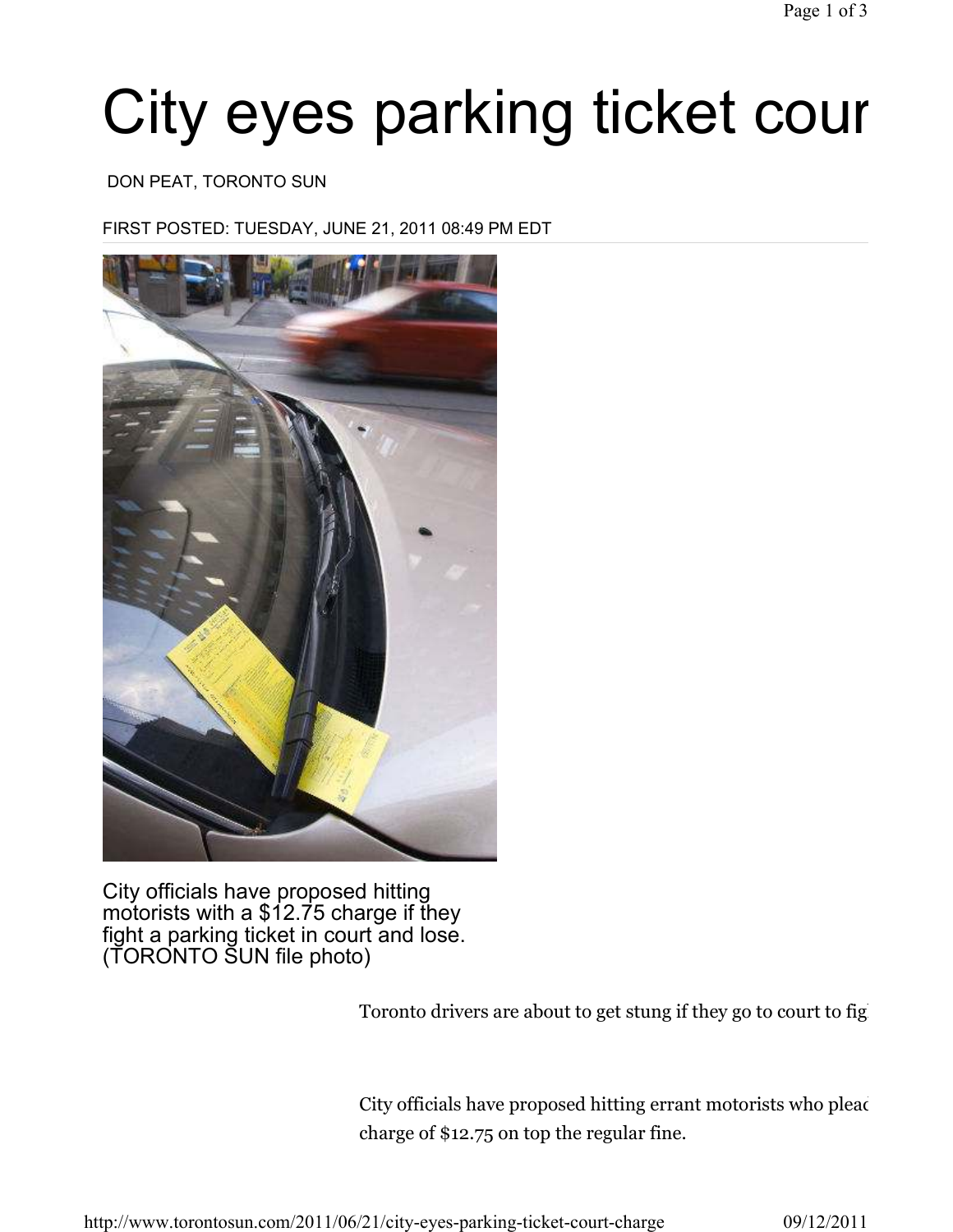Councillors on Toronto's government management committee designed to eliminate the possibility of a justice of the peace cu

Officials argue the changes will reduce trial requests from those issued them the ticket will fail to show up to court.

"It is definitely not a cash grab," insisted Anthony Fabrizi, the the playing field."

Trial requests were filed for about 11% of the nearly 2.8 million trial ended up with convictions.

Noting that trial requests have jumped from just  $2.5\%$  in 2004 with parking tickets.

Court time should be used to hear legitimate disputes, he argued.

Given the fact only 40% show up at their trial date, "that says  $\dagger$ 

He said the city isn't expected to bring in more revenue with the

Councillor Paul Ainslie, chairman of the government manager

"If you're committing a crime, whether it is a parking ticket or taxpayer?" Ainslie said.

He questioned why the city doesn't charge the full cost of the t

"I'd like to certainly have that discussion," he said.

Municipal officials also recommend lowering the fine for park stresses a \$300 fine is a sufficient deterrent "without being over

Committee member Councillor Pam McConnell called the reduction who need it.

"Those spaces are very much sought after," she said. "It should reduce it."

### READER'S COMMENTS »

By adding a comment on the site, you accept our terms and conditions and our netiquette rule